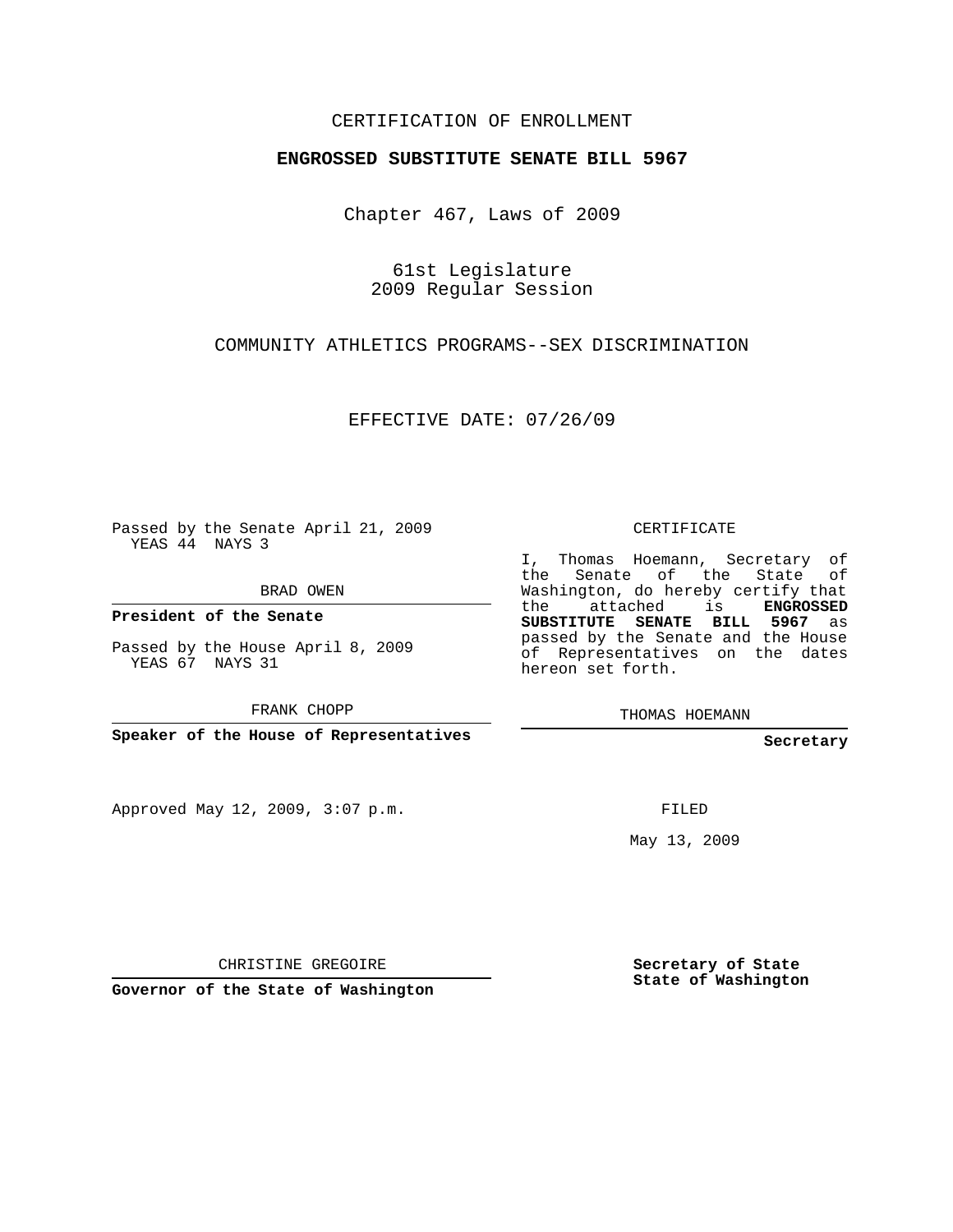## **ENGROSSED SUBSTITUTE SENATE BILL 5967** \_\_\_\_\_\_\_\_\_\_\_\_\_\_\_\_\_\_\_\_\_\_\_\_\_\_\_\_\_\_\_\_\_\_\_\_\_\_\_\_\_\_\_\_\_

\_\_\_\_\_\_\_\_\_\_\_\_\_\_\_\_\_\_\_\_\_\_\_\_\_\_\_\_\_\_\_\_\_\_\_\_\_\_\_\_\_\_\_\_\_

AS AMENDED BY THE HOUSE

Passed Legislature - 2009 Regular Session

## **State of Washington 61st Legislature 2009 Regular Session**

**By** Senate Government Operations & Elections (originally sponsored by Senators Kohl-Welles, Fairley, Fraser, McAuliffe, and Kline)

READ FIRST TIME 02/24/09.

 AN ACT Relating to prohibiting unfair practices in public community athletics programs by prohibiting discrimination on the basis of sex; adding new sections to chapter 49.60 RCW; adding a new section to chapter 35.21 RCW; adding a new section to chapter 35.61 RCW; adding a new section to chapter 35A.21 RCW; adding a new section to chapter 36.01 RCW; adding a new section to chapter 36.68 RCW; adding a new section to chapter 36.69 RCW; and creating a new section.

BE IT ENACTED BY THE LEGISLATURE OF THE STATE OF WASHINGTON:

NEW SECTION. **Sec. 1.** The legislature finds and declares:

 On June 23, 1972, President Richard Nixon signed into law Title IX of the Education Amendments of 1972 to the 1964 Civil Rights Act. This landmark legislation provides that: "No person in the United States shall, on the basis of sex, be excluded from participation in, be denied the benefits of, or be subjected to discrimination under any education program or activity receiving Federal financial assistance...." Title IX has expanded opportunities for males as well as females in educational programs and activities, including ensuring access to athletic opportunities for girls and women in educational institutions and to male and female staff to coaching and athletics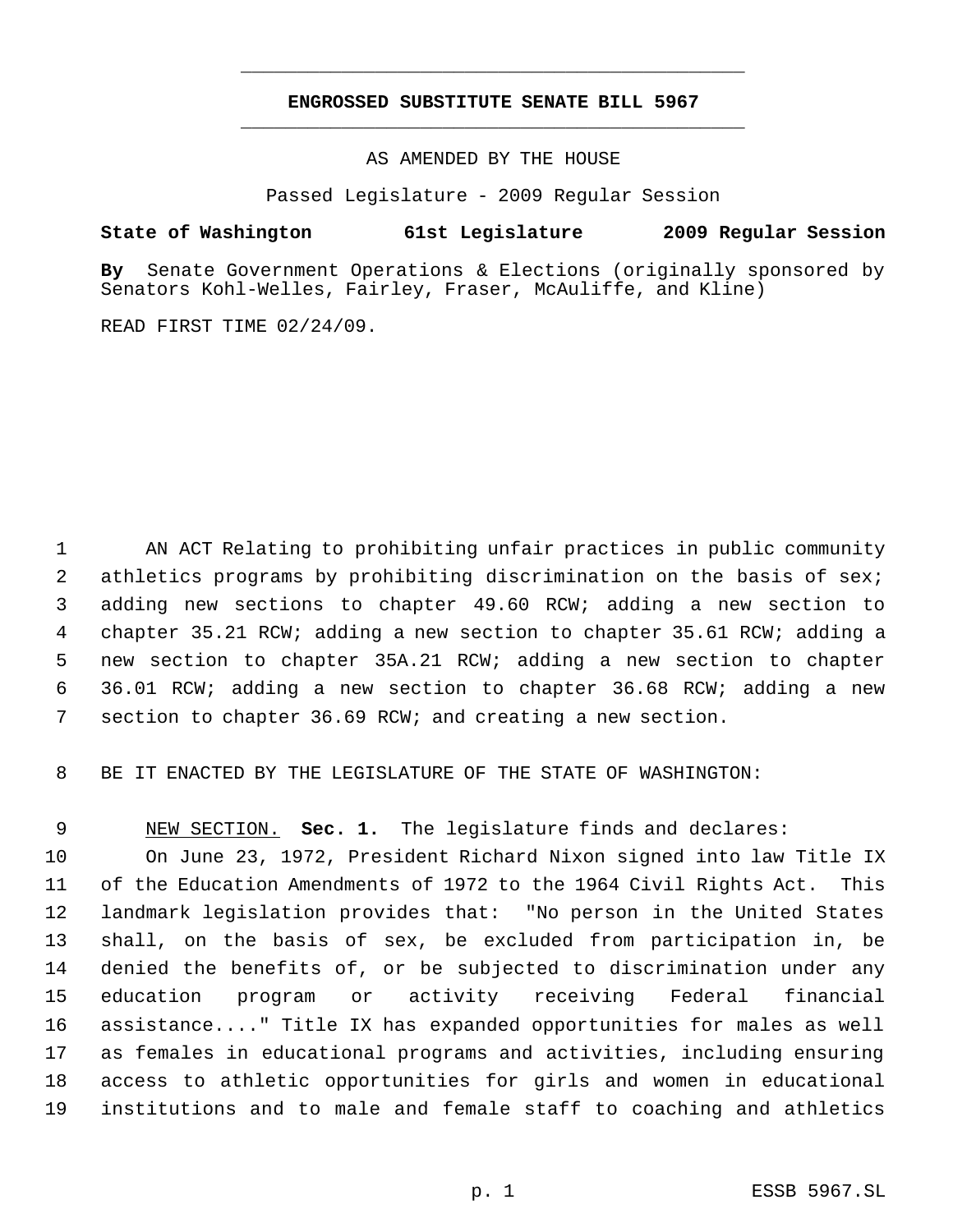administrative positions in educational institutions. The dramatic increases in participation rates at both the high school and college levels since Title IX was passed show that when doors are opened to women and girls, they will participate.

 Further, ensuring equality in the state of Washington, the legislature passed an amendment to the state Constitution, ratified by the voters in November 1972, providing "Equality of rights and responsibilities under the law shall not be denied or abridged on account of sex." In 1975, Washington continued to be at the forefront of this issue by adopting legislation that established our own statutory version of the federal Title IX law that prohibited "inequality in the educational opportunities afforded women and girls at all levels of the public schools in Washington state."

 Athletic opportunities provide innumerable benefits to participants, including greater academic success, better physical and psychological health, responsible social behaviors, and enhanced interpersonal skills. Athletic scholarships make it possible for some young people to attend college. The Washington state legislature, recognizing the importance of full participation in athletics, has passed numerous bills directed at achieving equity and eliminating discrimination in intercollegiate athletics in the state's institutions of higher education.

 Despite advances in educational settings and efforts by some local agencies to expand opportunities in community athletics programs, discrimination still exists that limits these opportunities. It is the intent of the legislature to expand and support equal participation in athletics programs, and provide all sports programs equal access to facilities administered by cities, towns, counties, metropolitan park districts, park and recreation service areas, or park and recreation districts.

 Nothing in this act is intended to affect the holding in the Washington state supreme court's ruling in *Darrin v. Gould,* 85 Wn.2d 859, 540 P.2d 882 (1975) and its progeny that held it is not acceptable to discriminate in contact sports on the basis of sex.

 NEW SECTION. **Sec. 2.** (1) No city, town, county, or district may discriminate against any person on the basis of sex in the operation, conduct, or administration of community athletics programs for youth or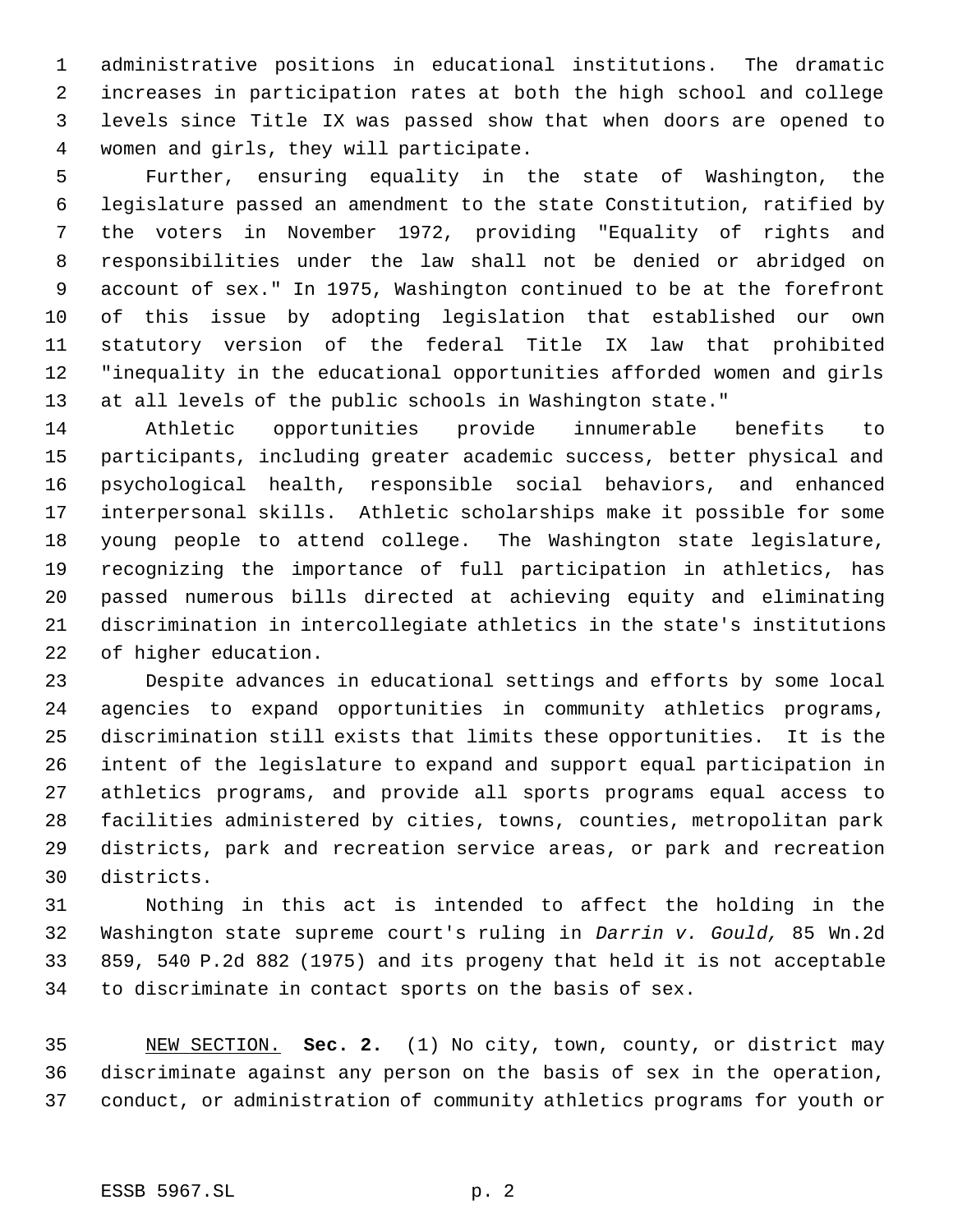adults. A third party receiving a lease or permit from a city, town, county, district, or a school district, for a community athletics program also may not discriminate against any person on the basis of sex in the operation, conduct, or administration of community athletics programs for youth or adults.

 (2) The definitions in this subsection apply throughout this section.

 (a) "Community athletics program" means any athletic program that is organized for the purposes of training for and engaging in athletic activity and competition and that is in any way operated, conducted, administered, or supported by a city, town, county, district, or school district other than those offered by the school and created solely for the students by the school.

 (b) "District" means any metropolitan park district, park and recreation service area, or park and recreation district.

 NEW SECTION. **Sec. 3.** (1) By January 1, 2010, each city, town, county, or district operating a community athletics program or issuing permission to a third party for the operation of such program on its facilities shall adopt a policy that specifically prohibits discrimination against any person on the basis of sex in the operation, conduct, or administration of community athletics programs for youth or adults.

 (2) It is the responsibility of each city, town, county, or district operating a community athletics program or issuing permission to a third party for the operation of such program on its facilities to publish and disseminate this policy. At a minimum, the nondiscrimination policy should be included in any publication that includes information about the entity's own athletics programs, or about obtaining a permit for operating athletics programs and on the appropriate city, town, county, or district web site.

 (3) School districts issuing permission to a third party for the operation of a community athletics program on its facilities shall also follow the provisions of this section but may modify and use existing school district policies and procedures to the extent that is possible. Nothing in this section may be construed to require school districts to monitor compliance, investigate complaints, or otherwise enforce school district policies as to third parties using school district facilities.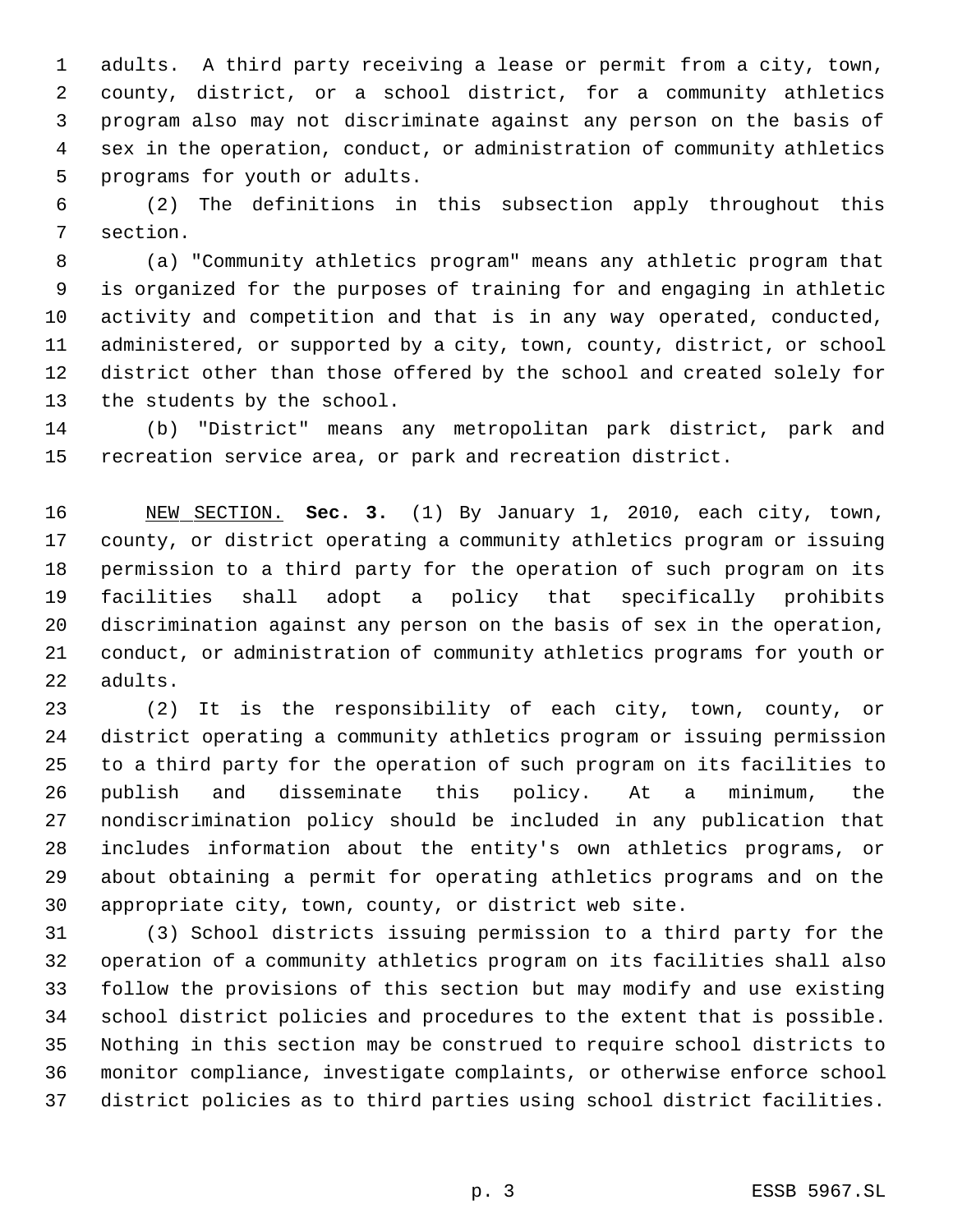(4) Every city, town, county, or district covered by this section should also publish the name, office address, and office telephone number of the employee or employees responsible for its efforts to comply with and carry out its responsibilities under this act.

 NEW SECTION. **Sec. 4.** A new section is added to chapter 35.21 RCW to read as follows:

 The antidiscrimination provisions of section 2 of this act apply to community athletics programs and facilities operated, conducted, or administered by a city or town.

 NEW SECTION. **Sec. 5.** A new section is added to chapter 35.61 RCW to read as follows:

 The antidiscrimination provisions of section 2 of this act apply to community athletics programs and facilities operated, conducted, or administered by a metropolitan park district.

 NEW SECTION. **Sec. 6.** A new section is added to chapter 35A.21 RCW to read as follows:

 The antidiscrimination provisions of section 2 of this act apply to community athletics programs and facilities operated, conducted, or administered by a code city.

 NEW SECTION. **Sec. 7.** A new section is added to chapter 36.01 RCW to read as follows:

 The antidiscrimination provisions of section 2 of this act apply to community athletics programs and facilities operated, conducted, or administered by a county.

 NEW SECTION. **Sec. 8.** A new section is added to chapter 36.68 RCW to read as follows:

 The antidiscrimination provisions of section 2 of this act apply to community athletics programs and facilities operated, conducted, or administered by a park and recreation service area.

 NEW SECTION. **Sec. 9.** A new section is added to chapter 36.69 RCW to read as follows: